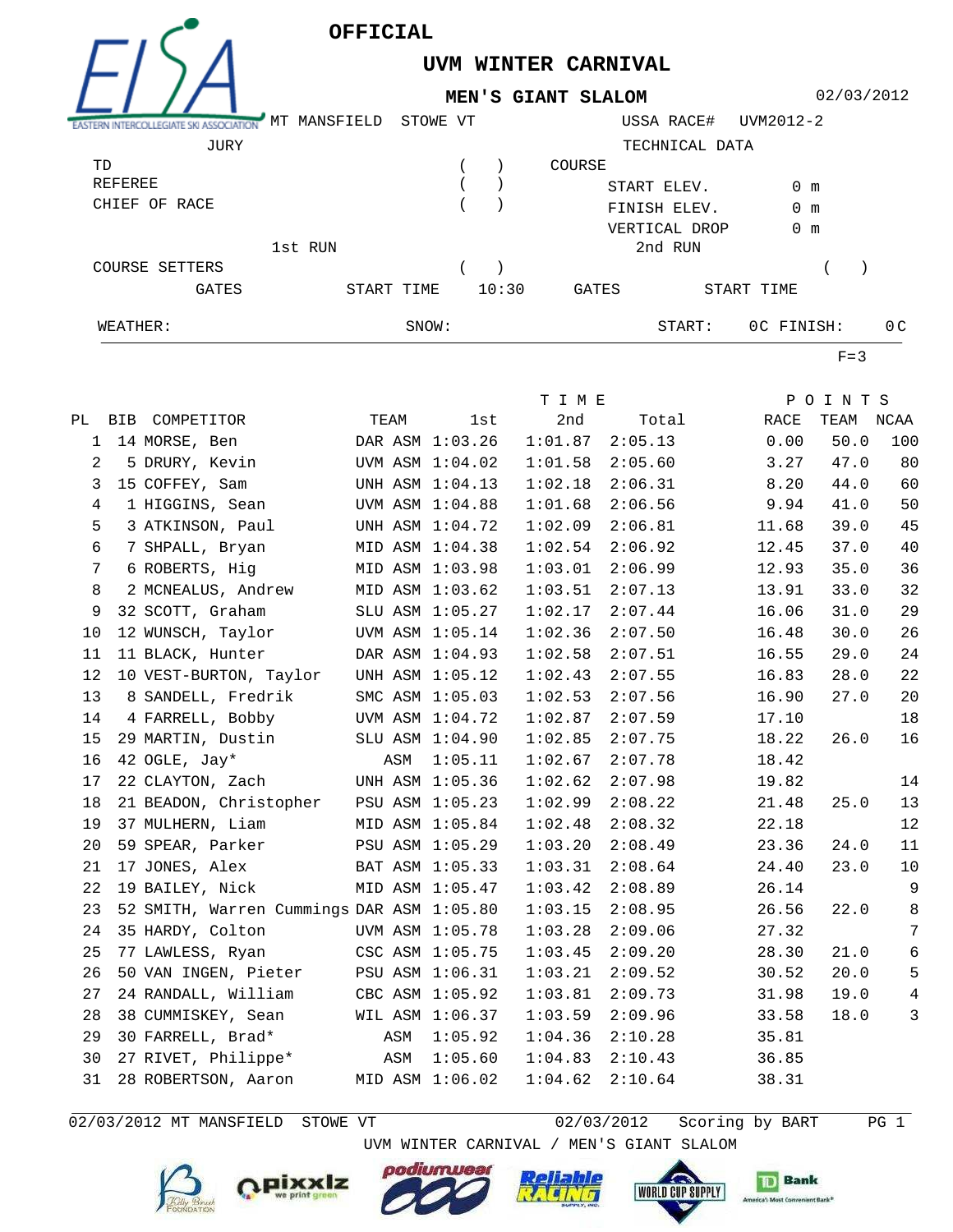|    |                                          |           |                 | T I M E |         |                              | POINTS         |
|----|------------------------------------------|-----------|-----------------|---------|---------|------------------------------|----------------|
|    | TEAM<br>PL BIB COMPETITOR                |           | 1st             | 2nd     |         | Total RACE                   | TEAM NCAA      |
| 32 | 76 COLE, Peter BAT ASM 1:05.99           |           |                 | 1:04.69 | 2:10.68 | 38.59                        | 17.0           |
| 33 | 73 BOLGER, Stacey BC ASM 1:06.86         |           |                 | 1:04.30 | 2:11.16 | 41.93                        | 16.0           |
| 34 | 47 KEATING, Chris* ASM                   |           | 1:06.98         | 1:04.22 | 2:11.20 | 42.20                        |                |
| 35 | 36 FRUTH, Loudon SLU ASM 1:06.42         |           |                 | 1:05.24 | 2:11.66 | 45.40                        | 15.0           |
| 36 | 23 MORGAN, Brian CBC ASM 1:05.72         |           |                 | 1:06.10 | 2:11.82 | 46.51                        | 14.0           |
| 37 | 46 SPANGLER, Timothy SMC ASM 1:06.28     |           |                 | 1:05.66 | 2:11.94 | 47.35                        | 13.0           |
| 38 | 53 NOLAN, Matthew*                       | ASM       | 1:07.10         | 1:04.93 | 2:12.03 | 47.97                        |                |
| 39 | 45 MAJOR, Victor WIL ASM 1:07.92         |           |                 | 1:04.27 | 2:12.19 | 49.09                        | 12.0           |
| 40 | 70 THOMAS, Dylan WIL ASM 1:07.82         |           |                 | 1:04.50 | 2:12.32 | 49.99                        | 11.0           |
| 41 | 63 BRADBURY, Christopher* ASM 1:07.82    |           |                 | 1:04.93 | 2:12.75 | 52.98                        |                |
| 42 | 81 TINGLE, Patrick CSC ASM 1:08.36       |           |                 | 1:05.06 | 2:13.42 | 57.64                        | 10.0           |
| 43 | 58 LIEB, Coleman BAT ASM 1:08.42         |           |                 | 1:05.21 | 2:13.63 | 59.10                        | 9.0            |
| 44 | 55 MCNAMARA, Kevin HAR ASM 1:08.17       |           |                 | 1:05.78 | 2:13.95 | 61.32                        | $8.0$          |
| 45 | 78 OOT, Matthew CSC ASM 1:08.54          |           |                 | 1:05.51 | 2:14.05 | 62.02                        | 7.0            |
| 46 | 88 SAMPSON, Tom PSU ASM 1:07.99          |           |                 | 1:06.24 | 2:14.23 | 63.27                        |                |
| 47 | 87 CAMPBELL, James BC ASM 1:08.56        |           |                 | 1:05.70 | 2:14.26 | 63.48                        | 6.0            |
| 48 | 68 COLT, William Richard PSU ASM 1:08.53 |           |                 | 1:05.88 | 2:14.41 | 64.52                        |                |
| 49 | 85 MELE, Edward Manuel BC ASM 1:08.34    |           |                 | 1:06.58 | 2:14.92 | 68.07                        | 5.0            |
| 50 | 67 BRYANT, Nathan SMC ASM 1:08.78        |           |                 | 1:06.56 | 2:15.34 | 70.99                        | $4.0\,$        |
| 51 | 79 ANDERSON, Ian MAR ASM 1:08.55         |           |                 | 1:06.97 | 2:15.52 | 72.24                        | 3.0            |
| 52 | 18 OLIVER, Coley UNH ASM 1:04.34         |           |                 | 1:11.89 |         | $2:16.23$ 77.18              |                |
| 53 | 13 LAWRENCE, Chad UNH ASM 1:05.77        |           |                 | 1:26.23 | 2:32.00 | 186.82                       |                |
|    | Did Not Finish                           |           |                 |         |         |                              |                |
|    | 80 PEREJDA, Matthew BAT ASM              |           | 0.00            | 0.00    |         | $0.00$ ***.**                |                |
|    | 69 TALBOTT, Brent BAT ASM                |           | 0.00            | 0.00    |         | $0.00$ ***.**                |                |
|    | 54 LEVINE, John David SMC ASM            |           | 0.00            | 0.00    | : 0.00  | $***$ **                     |                |
|    | 64 BREDENGEN, Carl Oscar SMC ASM         |           | 0.00            | 0.00    | : 0.00  | *** **                       |                |
|    | 9 LEAFE, Trevor                          | DAR ASM   | 0.00            | 0.00    |         | $0.00$ ***.**                |                |
|    | 33 MCLAUGHRY, Luke DAR ASM               |           | 0.00            | 0.00    |         | $0.00$ ***.**                |                |
|    | 66 BECK, Andrew PSU ASM                  |           | 0.00            | 0.00    | : 0.00  | $***$ **                     |                |
|    | 25 MOTTAU, Tanner*                       | ASM       | 0.00            | 0.00    | : 0.00  | *** **                       |                |
|    | 39 DODGE, Matthew                        | SLU ASM   | 0.00            | 0.00    | : 0.00  | $***$ **                     |                |
|    | 62 HOULE, Carson                         | WIL ASM   | 0.00            | 0.00    | : 0.00  | $***$ **                     |                |
|    | 60 NOCEK, Christopher                    | WIL ASM   | 0.00            | 0.00    | : 0.00  | $***$ .**                    |                |
|    | 16 MASSIE, Marc                          | CBC ASM   | 0.00            | 0.00    | : 0.00  | $***$ , **                   |                |
|    | 20 RYAN, Jim                             | CBC ASM   | 0.00            | 0.00    | : 0.00  | $***$ , **                   |                |
|    | 84 ATWOOD, Joe                           | CSC ASM   | 0.00            | 0.00    | : 0.00  | $***$ .**                    |                |
|    | 89 OCHS, Geofrey                         | ASM<br>BC | 0.00            | 0.00    | : 0.00  | $***$ .**                    |                |
|    | 72 ZUCCO, Derek                          | BC ASM    | 0.00            | 0.00    | : 0.00  | $***$ .**                    |                |
|    | 65 SCHUMAN, Keith*                       | ASM       | 0.00            | 0.00    | : 0.00  | $***$ , **                   |                |
|    | 31 GAGNON, Cedrik*                       | ASM       | 0.00            | 0.00    | : 0.00  | $***$ .**                    |                |
|    | 34 SCHUBITZKE, Jeremiah*                 | ASM       | 0.00            | 0.00    | : 0.00  | $***$ , **                   |                |
|    | 49 GEDEON-ACHI, Ghassan*                 | ASM       | 0.00            | 0.00    | : 0.00  |                              |                |
|    | 56 SHEINER, Julian*                      | ASM       | 0.00            | 0.00    | : 0.00  | $***$ , **                   |                |
|    | 57 WATANABE, Takehiro*                   | ASM       | 0.00            | 0.00    | : 0.00  | $***$ **                     |                |
|    | Did Not Finish 2nd Run                   |           |                 |         |         |                              |                |
|    | 48 LONG, Braden                          |           | DAR ASM 1:07.94 | 0.00    | : 0.00  | $***$ , **                   |                |
|    | 43 WOOLSON, Thomas*                      | ASM       | 1:05.83         | 0.00    | : 0.00  | $***$ **                     |                |
|    | 51 LAWLESS, Jeremy                       |           | SLU ASM 1:06.45 | 0.00    | : 0.00  | $***$ **                     |                |
|    | 00/02/0010 MT MANCETELD CTOWE VT         |           |                 |         |         | $02/02/2012$ Cooring by DADT | $D^{\prime}$ 2 |

02/03/2012 MT MANSFIELD STOWE VT

02/03/2012 Scoring by BART PG 2